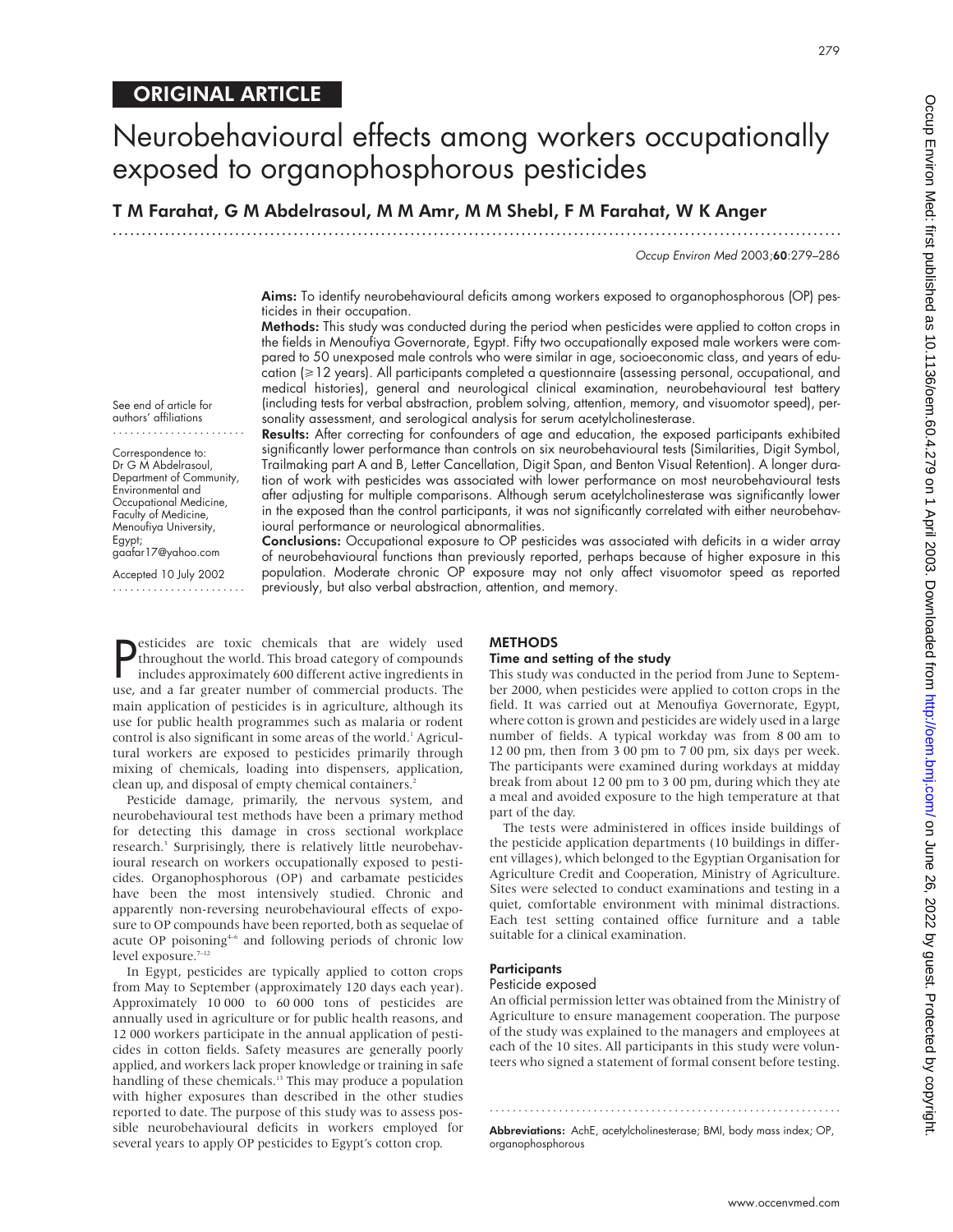| <b>Studied variables</b>   | Exposed<br>participants<br>$(n=52)$ | Control<br>participants<br>$(n=50)$ | Test of<br>significance | p value |
|----------------------------|-------------------------------------|-------------------------------------|-------------------------|---------|
| Age (y)                    |                                     |                                     |                         |         |
| Mean (SD)                  | 43.63 (5.51)                        | 42.48 (5.54)                        | $1.06*$                 | 0.29    |
| Duration of work (y)       |                                     |                                     |                         |         |
| Mean (SD)                  | 18.04 (8.29)                        | 17.08 (4.37)                        | $0.73*$                 | 0.47    |
| Degree of education, n (%) |                                     |                                     |                         |         |
| University                 | 12(23)                              | 8(32)                               | $0.81$ <sup>t</sup>     | 0.37    |
| Secondary                  | 40 (77)                             | 42 (68)                             |                         |         |
| Body mass index $(kg/m2)$  |                                     |                                     |                         |         |
| Mean (SD)                  | 27.62 (2.24)                        | 27.89 (2.58)                        | $0.58*$                 | 0.57    |
| Smoking, n (%)             |                                     |                                     |                         |         |
| <b>Smokers</b>             | 18 (34.62)                          | 19 (38.00)                          | 0.13 <sub>†</sub>       | 0.72    |
| Non-smokers                | 34 (65.38)                          | 31 (62.00)                          |                         |         |
| Coffee/tea (cups/day)      |                                     |                                     |                         |         |
| Mean (SD)                  | 5.33 (1.42)                         | 5.02 (1.22)                         | $1.17*$                 | 0.25    |

The consent form was developed according to the international ethical guidelines for biomedical research involving human subjects prepared by the Council for International Organisations for Medical Sciences in collaboration with the World Health Organisation (Geneva, 1993). The consent form was reviewed and approved by the Ministry of Agriculture, Egypt, which employed and insured the workers recruited into this study. Each participant was asked to do his best on the tests.

Fifty two males were recruited from those who are working in the pesticide application departments at Berket El-Sabe district, Menoufiya Governorate, Egypt ( $n = 86$ ). Sixty four (74%) employees were eligible for inclusion in the study, while 22 (26%) were ineligible because they were either females or service workers who had never been involved in pesticide application. Among the eligible group, 12 (19%) were excluded or declined to participate, so the overall response rate was 81%. Agriculture engineers constituted 37% of the exposed group. They worked in the fields and were responsible for the entire application procedure, including documentation to register seasonal workers, and types and amounts of pesticides used. Also in the exposed group were assistant agriculture engineers (38%), mixers (10%), and mechanics to repair the spraying devices (15%). The tasks in these job categories required workers to remain in the field throughout the spraying period. Each exposed participant performed these activities virtually every working day, six days per week, during the period between June and September. Table 1 summarises demographic characteristics of the exposed and control participants.

Most participants (88%) reported that they had never used protective clothing; three (6%) of those remaining occasionally, and three (6%) frequently used cloth cone-like masks worn over the nose and mouth to prevent particulate exposure.

All exposed participants had been involved in pesticide application on almost all crops and orchards found in Egypt (including cotton crops). During the past three years they had participated extensively in pesticide applications on cotton crops only. No acute poisoning incidents that led to hospitalisation were reported either during the study or in the past.

#### Unexposed controls

A control group consisting of 50 male clerks and administrators who had never been exposed to pesticides in their work was recruited from different departments at the Ministry of Agriculture. The response rate among controls invited to participate was 79%. The control participants were from the same socioeconomic class (based on the 1983 criteria of ElTable 2 Pesticides used for spraying cotton crops in Berket- El-Sabe, Egypt in the period June to September 2000

| Types and trade names of used pesticides Active ingredients |                               |
|-------------------------------------------------------------|-------------------------------|
| Insect growth regulators                                    |                               |
| Cascade                                                     | Flufenoxuron                  |
| Atabron                                                     | Chlorfuazuron                 |
| Consult                                                     | Hexaflumuron                  |
| <b>Bacillus thuringiensis</b>                               | <b>Bacillus thuringiensis</b> |
| Organophosphorous compounds                                 |                               |
| Curacron                                                    | Profenofos                    |
| Dursban                                                     | Chlorpyrifos                  |
| Hostathion                                                  | Triaziphos                    |
| Thimet                                                      | Phorate                       |
| Carbamates                                                  |                               |
| Sevin                                                       | Carbaryl                      |
| Larvin                                                      | Thiodicarb                    |
| Pyrethroids                                                 |                               |
| Pyrethroid                                                  | Esfenvalerate                 |

Sherbiney and colleagues $14$ ), lived in the same district, and worked in buildings near the cotton fields where the exposed participants worked. The number of clerks and administrators exceeded the number needed to carry out the work of the department. Therefore, most of them did not spend the entire work time (officially between 8 00 am and 2 00 pm) inside offices. Thus, the time spent by the exposed and control participants working with papers, figures, or numbers was roughly equivalent.

# Criteria for exclusion

Based on personal data and medical histories, 25 potential exposed and control study participants were excluded because they reported that they were seasonal workers, had less than 12 years of education, or had any of several medical diagnoses (diabetes mellitus, liver or kidney disease, peripheral neuropathy, vitamin deficiency, anaemia, addiction), long term treatment with psychotropic drugs, prior history of head injury resulting in loss of consciousness, or recent exposure to other neurotoxic agents.

# Spraying schedule

Based on Egyptian Ministry of Agriculture guidelines, cotton crops were regularly treated with pesticides from the first days of June to the first days of September in 2000. Table 2 lists types and trade names of pesticides used. Typically, pesticides were applied once every 15 days. Insect growth regulators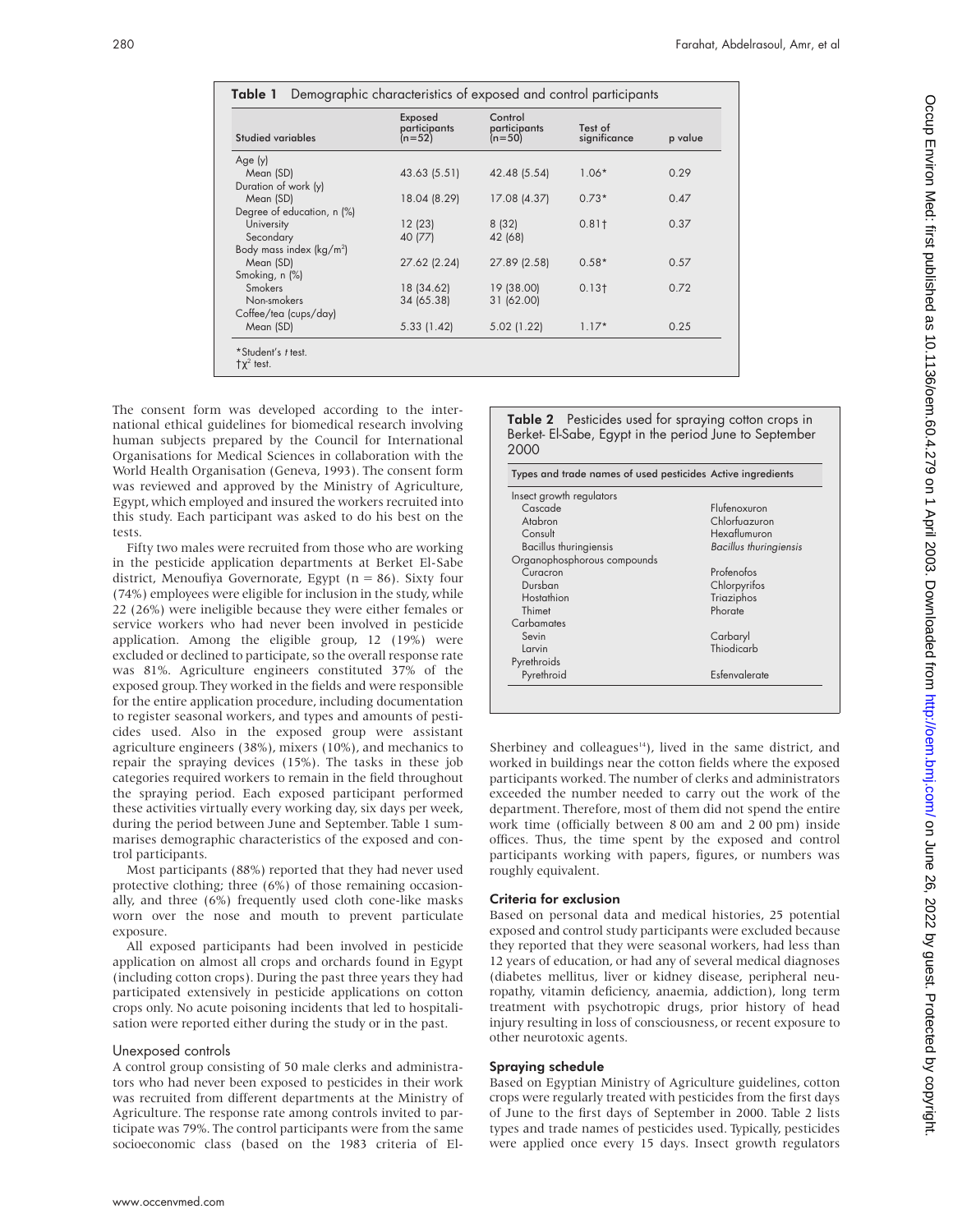|  | I<br>$\sim$ |  |
|--|-------------|--|
|  |             |  |

| control participants   |                                    |                                |                           |                           |
|------------------------|------------------------------------|--------------------------------|---------------------------|---------------------------|
| Neurobehavioural tests | Control ( $n = 50$ )<br>Mean (SEM) | Exposed $(n=52)$<br>Mean (SEM) | Holm adjusted<br>p value* | 95% CI for<br>differencet |
| Verbal abstraction     |                                    |                                |                           |                           |
| <b>Similarities</b>    | 10.91 (0.23)                       | 9.68(0.24)                     | 0.003                     | $-1.88$ to $-0.57$        |
| Visuomotor speed       |                                    |                                |                           |                           |
| Digit Symbol           | 27.19 (0.60)                       | 23.85 (0.62)                   | 0.001                     | $-4.97$ to $-1.72$        |
| Trailmaking A (s)      | 56.43 (0.90)                       | 60.02 (0.93)                   | 0.030                     | 1.15 to 6.02              |
| Trailmaking B (s)      | 113.18 (1.56)                      | 119.97 (1.61)                  | 0.015                     | 2.58 to 11.01             |
| Problem solving        |                                    |                                |                           |                           |
| <b>Block</b> design    | 22.41 (0.61)                       | 20.68 (0.64)                   | 0.124                     | $-3.39$ to $-0.07$        |
| Attention              |                                    |                                |                           |                           |
| <b>PASAT</b>           | 19.65 (0.16)                       | 19.40 (0.17)                   | 0.568                     | $-0.69$ to $0.20$         |
| Letter Cancel (errors) | $2.83$ (0.18)                      | 3.52(0.19)                     | 0.037                     | $0.19$ to $1.18$          |
| Memory                 |                                    |                                |                           |                           |
| Digit Span Forward     | 4.87(0.13)                         | 4.38(0.13)                     | 0.037                     | $-0.84$ to $-0.14$        |
| Digit Span Backward    | 3.64(0.10)                         | 3.09(0.10)                     | 0.003                     | $-0.84$ to $-0.28$        |
| <b>BVRT</b>            | 5.48(0.13)                         | $4.82$ (0.13)                  | 0.003                     | $-1.01$ to $-0.31$        |
| Story Recall A         | 17.93 (0.22)                       | 17.76 (0.22)                   | 0.570                     | $-0.76$ to $0.42$         |
| Story Recall B         | 3.09(0.10)                         | $2.76$ (0.10)                  | 0.052                     | $-0.59$ to $-0.07$        |

Table 3 Estimated mean (SEM) neurobehavioural performance for exposed and

Multiple regression was used to adjust for age and education; results are for a 42 year old person with 12 years of education.

o values less than 0.05 are significant.

†Difference between means; exposed mean − control mean.

were applied in the early stages of cotton growth, then, according to the severity of infestation, either one or a combination of two or three of the OP, carbamate, or pyrethroid insecticides were applied. During this season, ambient temperatures were 30–37ºC and the humidity was typically over 75%. The pesticides were applied by knapsack sprayers (carrying 120 litres of pesticides) or motorised sprayers such as tractors (400–600 litres).

Spraying was carried out by a team of 13–15 persons. This team consisted of 6–7 applicators (seasonal workers who were not included in the study), 5–6 agricultural engineers and assistants, a mixer, and a mechanic. The agriculture engineers, assistants, and seasonal applicators worked closely in the field and their main mode of exposure was by inhalation. Mixers were exposed by both inhalation and skin contact. Mechanics were exposed by inhalation, skin contact, and occasionally ingestion during the repair of old machines.

## Tests administered

All participants were subjected to a personal, occupational, and medical history questionnaire. A clinical examination consisting of general, chest, heart, and abdominal examination was administered, along with specific neurological tests for sensory and motor functions including: (1) cranial nerves (for example, sense of smell, visual acuity, visual fields, pupillary reactions, extraocular movements, corneal reflexes, hearing and gag reflex); (2) motor system (for example, involuntary movements, muscle status, muscle tone, muscle power, and coordination); (3) reflexes (for example, knee and ankle reflexes and plantar response); (4) sensory system (superficial sensations—for example, pain and touch sensation; deep sensations—for example, vibration sense; position and discriminate sensations—for example, stereognosis, number identification, and two point discrimination).<sup>15</sup> A series of neurobehavioural tests were also administered: (1) Similarities (test of verbal abstraction); (2) Digit Symbol and Trailmaking part A and B (visuomotor speed); (3) Block Design (problem solving); (4) Paced Auditory Serial Addition Test (PASAT), Letter Cancellation (attention); (5) Digit Span, Benton Visual Retention Test (BVRT), Story Recall parts A and B (memory); and (6) Eysenck Personality Questionnaire (EPQ) (personality).

Better performance is evaluated by higher scores obtained on tests of Similarities, Digit Symbol, Block Design, PASAT, Digit Span, BVRT, and Story Recall tests; by contrast, lower

latencies or time to complete Trailmaking part A and B tests and a lower score on the Letter Cancellation test indicated better performance.<sup>16</sup>

A 5 ml sample of venous blood was taken under complete aseptic precautions from 45 of 52 exposed and from 37 of 50 unexposed participants. Seven and 13 of the exposed and control participants, respectively, either refused to give blood or the quantity of blood collected was not sufficient to complete the analysis. Blood samples were sent for analysis of serum acetylcholinesterase (AChE) and liver and kidney function tests.

AChE was measured by HPLC using the colorometric endpoint method according to Rappaport and colleagues<sup>17</sup> (Sigma-Aldrich Corporation, 1997). Liver function (for example, AST, ALT, alkaline phosphatase, serum bilirubin, albumin, globulin, and total proteins) and kidney function (for example, blood urea and serum creatinine) tests were done to exclude participants with any renal or kidney disease who would be at risk of encephalopathy.<sup>15</sup>

Blood samples were collected form all participants after completion of the questionnaire, clinical examination, and neurobehavioural test battery. In the only exception to this, questionnaires were administered to six participants in the fields and blood samples were collected at the same place; clinical examination and the neurobehavioural test battery were carried out later in the same testing room used for other participants.

# RESULTS

# **Demographics**

The mean age of the exposed participants (43.63 years) was slightly older than that of controls (42.48 years), but the difference was not significant ( $p = 0.29$ ) (see table 1). The mean duration of Ministry of Agriculture employment of the exposed participants was 18.04 years, and the mean of the control group was 17.08 years. This difference was also not significant ( $p = 0.47$ ). Most of the exposed and control participants had completed secondary school education (77% and 68%, respectively), while the remainder had completed university education (23% and 32%, respectively). The difference was not significant ( $p = 0.37$ ).

Measures reflecting lifestyle choices did not differ between the groups. Body mass index (BMI) was measured because OP pesticides have been reported to reduce food intake,<sup>18</sup> and the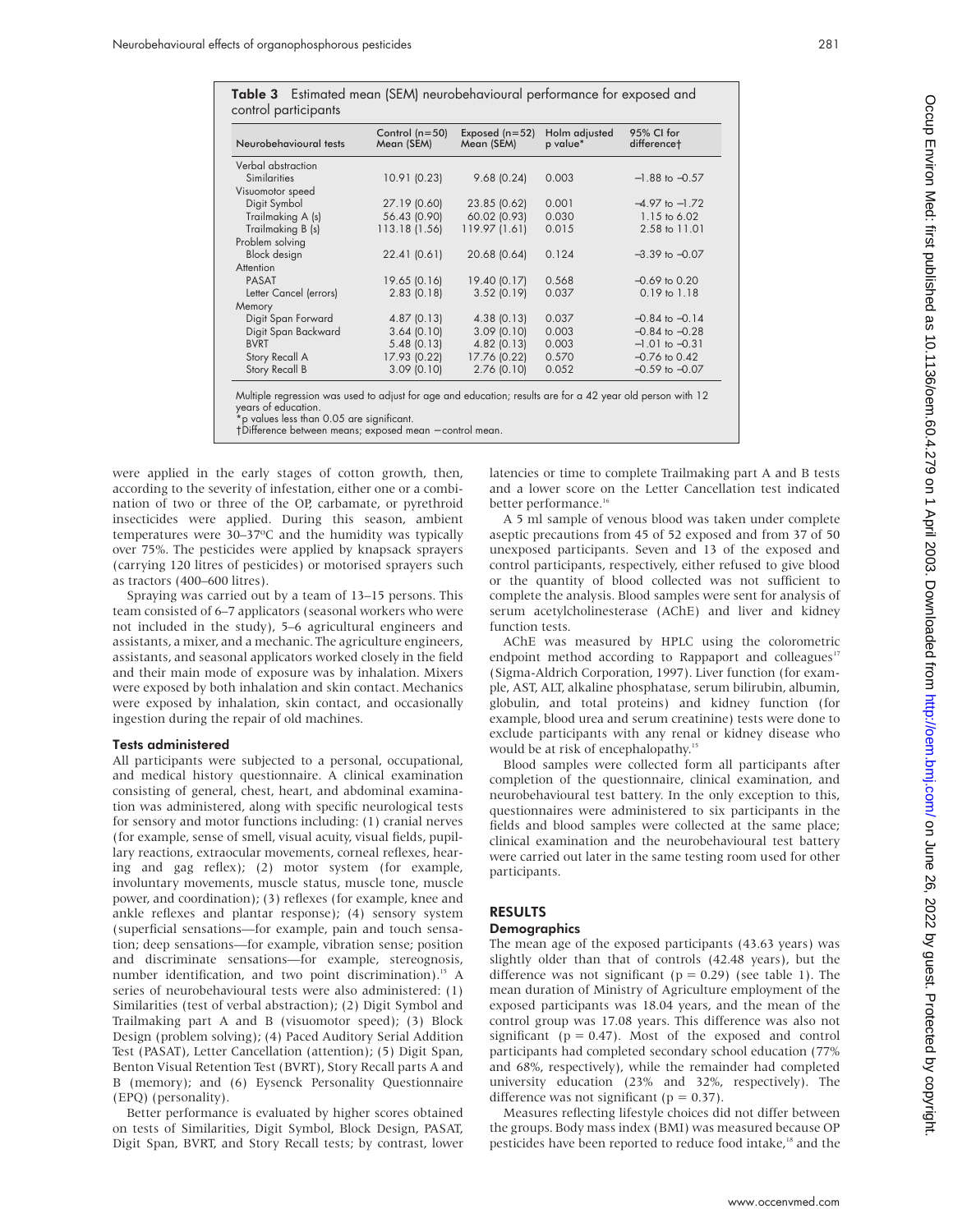Table 4 Regression analysis of neurobehavioural performance by duration of exposure adjusted for age and education

| Neurobehavioural tests | $\beta$ (SE)*  | Holm adjusted<br>p value | 95% CI+             |
|------------------------|----------------|--------------------------|---------------------|
| Verbal abstraction     |                |                          |                     |
| Similarities           | $-0.66$ (0.15) | < 0.001                  | $-0.96$ to $-0.36$  |
| Visuomotor speed       |                |                          |                     |
| Digit Symbol           | $-1.82$ (0.41) | < 0.001                  | $-2.64$ to $-1.01$  |
| Trailmaking A (s)      | 2.40(0.60)     | 0.001                    | $1.21$ to $3.60$    |
| Trailmaking B (s)      | 4.24 (1.08)    | 0.001                    | 2.10 to 6.38        |
| Problem solving        |                |                          |                     |
| <b>Block Design</b>    | $-0.82$ (0.43) | 0.178                    | $-1.67$ to 0.02     |
| Attention              |                |                          |                     |
| <b>PASAT</b>           | $-0.04$ (0.12) | 1.000                    | $-0.27$ to 0.19     |
| Letter Cancel          | $0.32$ (0.13)  | 0.078                    | 0.07 to 0.57        |
| Memory                 |                |                          |                     |
| Digit Span Forward     | $-0.32$ (0.09) | 0.004                    | $-0.50$ to $-0.14$  |
| Digit Span Backward    | $-0.28$ (0.07) | < 0.001                  | $-0.41$ to $-0.15$  |
| <b>BVRT</b>            | $-0.28$ (0.09) | 0.004                    | $-0.46$ to $-1.00$  |
| Story Recall A         | $-0.08$ (0.15) | 1.000                    | $-0.39$ to $0.22$   |
| Story Recall B         | $-0.15$ (0.07) | 0.138                    | $-0.28$ to $-0.002$ |

\*β = regression coefficient computed for each decade. †CI, confidence interval.

Table 5 Mean (SD) Eysenck Personality Assessment Questionnaire (EPQ) in exposed and control participants

| Personality assessment | Exposed $(n=52)$<br>Mean (SD) | Control $(n=50)$<br>Mean (SD) | t test | p value |
|------------------------|-------------------------------|-------------------------------|--------|---------|
|                        |                               |                               |        |         |
| Psychoticism           | 3.42(0.89)                    | 3.40(0.99)                    | 0.12   | 0.90    |
| Neuroticism            | 9.90(1.16)                    | 9.24(1.61)                    | 2.67   | 0.01    |
| Extraversion           | 13.06 (1.89)                  | 12.76 (1.66)                  | 0.84   | 0.40    |
| Criminality            | 9.73(1.71)                    | 9.64(1.59)                    | 0.28   | 0.78    |
| Lie scale              | 8.02 (1.52)                   | 8.40 (1.39)                   | 1.32   | 0.19    |

concentration of certain pesticides may remain higher in obese people for a longer time.19 20 However, the mean BMI of the exposed and control participants was virtually the same  $(p = 0.57)$ . Self report of smoking habits of the two groups was not significantly different, none of the participants reported a history of drinking alcohol, and the mean number of cups of tea and/or coffee consumed per day was virtually the same in both groups (table 1).

The mean level of serum AChE, an indicator of exposure to OP pesticides, was significantly lower in the exposed (87.34 U/ml) than in control (108.25 U/ml) participants  $(p = 0.0001)$ . Multiple regression analysis showed that serum AChE was significantly associated with exposure ( $\beta = -21.34$ , SE 3.94, 95% CI −29.18 to −13.50), while age, education, and BMI had no significant effect on AChE ( $F = 0.73$ , df = 3, 77,  $p > 0.05$ ).

#### Neurobehavioural performance

Exposed workers exhibited lower performance than controls on most of the neurobehavioural tests (table 3). Although the groups did not differ significantly with respect to age and education, these variables are so well established as confounders of neurobehavioural performance,<sup>16 21</sup> that multiple linear regression analysis was used to adjust for their influence (with the midpoints of each category as the independent variable). Holm's modification of the Bonferroni correction equation was applied to adjust for multiple comparisons.<sup>22</sup> After adjustment for confounders and multiplicity, performance of the exposed participants was significantly lower on Similarities, Digit Symbol, Trailmaking part A and B, Letter Cancel, Digit Span Forward and Backward, and Benton Visual Retention (table 3).

Effects of serum AChE and duration of work in pesticide application departments on neurobehavioural performance were tested using regression analysis models. Age and education were used in the models as covariates to eliminate their impact, as these factors also co-vary with duration of exposure. Serum AChE did not show any significant effect on performance of the exposed workers. In contrast, there was a trend towards lower performance scores as duration of exposure increased; the difference was significant on Similarities, Digit Symbol, Trailmaking part A and B, Digit Span Forward and Backward, and Benton Visual Retention (table 4). Negative association was reported on the Similarities, Digit Symbol, Digit Span Forward and Backward, and BVRT tests, all of which measured the number of items completed in a fixed time (that is, higher scores reflect better performance). Conversely, there was a significant positive association with Trailmaking part A and B, in which time to completion was the primary measure (that is, lower scores reflect better performance).

## Personality and clinical assessment

The Eysenck personality questionnaire revealed that the mean neuroticism score of the exposed participants was significantly higher than that of the controls ( $p = 0.01$ ), while psychoticism, extraversion, and criminality showed no significant differences between the exposed and control participants (table 5).

Symptoms of dizziness and numbness were significantly higher in the exposed than the control group. While other symptoms and signs were higher in the exposed participants, they were not significant (table 6). Most of the reported neurological symptoms and signs were significantly higher in older workers who, of course, also had the longest work duration, compared to those who were younger and had a shorter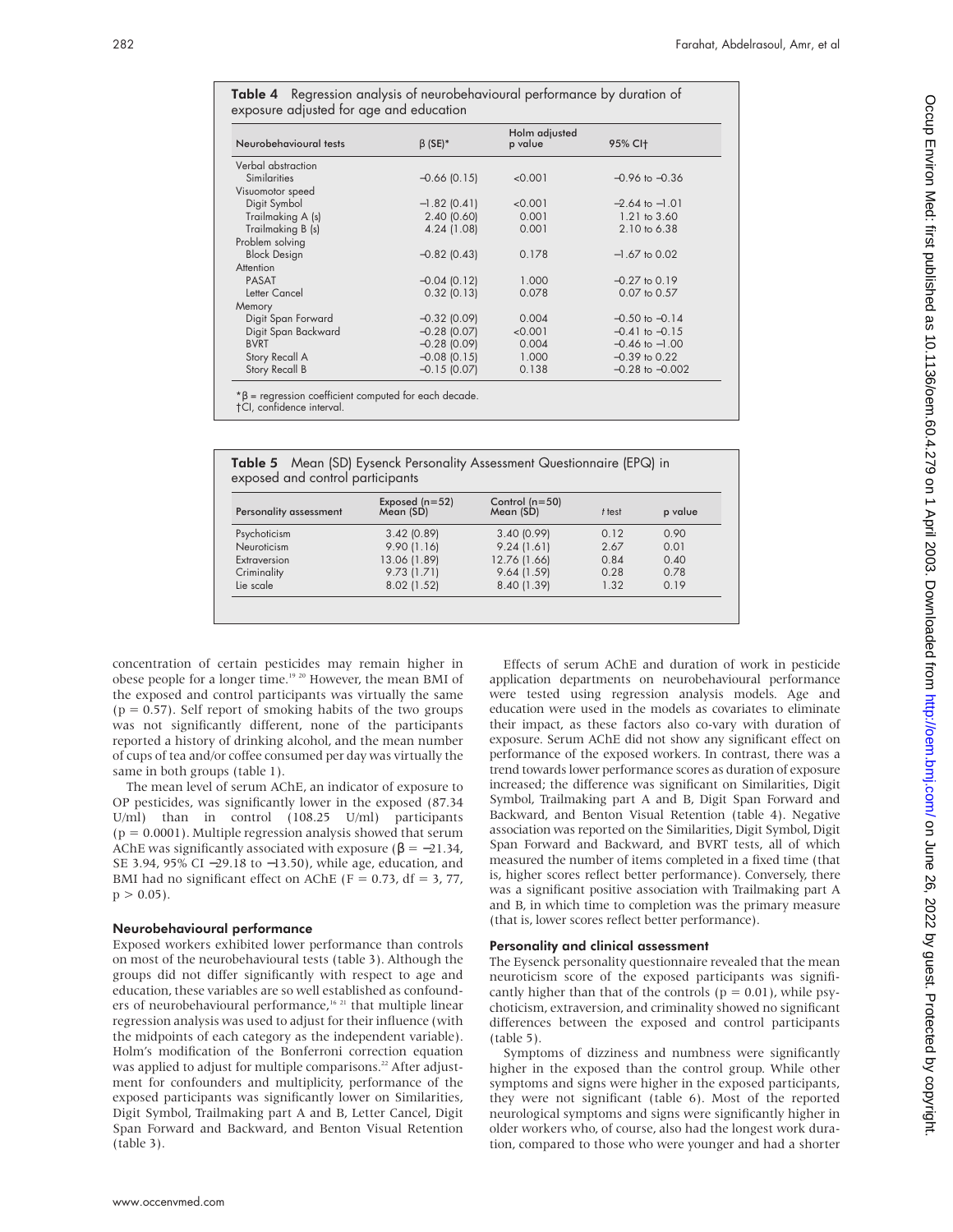| control participants                 |                                |                              |           |                        |                           |  |
|--------------------------------------|--------------------------------|------------------------------|-----------|------------------------|---------------------------|--|
| Neurological symptomst<br>and signs‡ | Exposed<br>$(n=52)$<br>$n$ (%) | Control<br>$(n=50)$<br>n (%) | <b>OR</b> | 95% CI                 | Holm adjusted<br>p value* |  |
| <b>Blurred</b> vision                | 15 (29)                        | 5(10)                        | 3.64      | 1.28 to 12.07          | 0.102                     |  |
| <b>Dizziness</b>                     | 14 (27)                        | 2(4)                         | 8.84      | 22.29 to 58.52         | 0.008                     |  |
| <b>Numbness</b>                      | 13 (25)                        | 1(2)                         | 16.33     | $3.05$ to $303$        | 0.003                     |  |
| Headache                             | 15 (29)                        | 11(22)                       | 1.44      | $0.59$ to $3.60$       | 0.489                     |  |
| Tremors                              | 8(15)                          | 1(2)                         | 8.91      | 1.55 to 169            | 0.101                     |  |
| Fatigue                              | 15 (29)                        | 6(12)                        | 2.97      | 1.09 to 9.05           | 0.197                     |  |
| Muscle power                         | 5(10)                          | 1(2)                         | 5.21      | $0.80 \text{ to } 102$ | 0.281                     |  |
| Ankle reflex                         | 6(12)                          | 1(2)                         | 6.39      | 1.04 to 123            | 0.225                     |  |
| Knee reflex                          | 9(17)                          | 3(6)                         | 3.28      | 0.91 to 15.50          | 0.281                     |  |
| Superficial sensation                | 12 (23)                        | 3(6)                         | 4.70      | 1.38 to 21.69          | 0.101                     |  |
| Deep sensation                       | (2)                            | O(0)                         |           |                        | 0.489                     |  |

\*Significant after using Holm's modification of Bonferroni correction (6 symptoms and 5 signs). †Have you ever had a history of any of the following symptoms? ‡Detected by clinical examination.

OR, odds ratio; CI, confidence interval.



Figure 1 Relation of mean (SD) AChE (U/ml) and years of exposure to pesticides.

duration of work. Serum AChE showed no significant differences ( $p > 0.05$ ) between those with positive or negative neurological symptoms or signs, although there was a significant trend of lower AChE levels as exposure duration increased (β = −1.18, SE 0.19, 95% CI −1.55 to −0.81 (fig 1).

## **DISCUSSION**

The exposed participants showed a consistent, statistically significant pattern of lower neurobehavioural functioning compared to controls, after adjustment for multiple comparisons.22 This pattern was supported by multiple regression analysis, which adjusted for age and education, the strongest contributors to neurobehavioural performance.<sup>16 21</sup> The deficits were seen in a wide array of neurobehavioural functions, including verbal abstraction (Similarities), visuomotor speed (Digit Symbol and Trailmaking part A and B), visual attention (Letter Cancellation), auditory attention and memory (Digit Span), and visual memory (BVRT) (table 3).

Additional analyses supported the association of the neurobehavioural deficits with work in agriculture. Duration of work in agriculture was inversely correlated with neurobehavioural performance (table 4). The longer the period of agricultural work, and thus exposure to pesticides, the greater the performance deficits of the exposed participants relative to controls. By contrast, there was no evidence that the performance was affected by current OP pesticide exposure. All serum AChE values were within normal limits (40–120 U/ml according to the 1997 Sigma-Aldrich Corporation manual), suggesting that participants were free from acute OP effects at the time of testing. Also, most of the neurological symptoms and signs were markedly prominent among older age participants and among participants with more years of exposure. This is in

Table 7 Comparison of neurobehavioural tests in primary studies of occupational long term exposure to OP pesticides and non-reversing sequelae to OP poisoning

| Neurobehavioural tests |                                  | Occupational long term exposure    |                                    |                                     | Non-reversing sequelae of OP poisoning |                                        |  |
|------------------------|----------------------------------|------------------------------------|------------------------------------|-------------------------------------|----------------------------------------|----------------------------------------|--|
|                        | Present study<br>$(2001)$ (n=52) | Stephens et al<br>$(1995)$ (n=146) | Korsak and Sato<br>$(1977)$ (n=32) | Steenland et al<br>$(1994)$ (n=128) | Rosenstock et al<br>$(1991)$ (n=36)    | Savage et al<br>$(198\bar{8})$ (n=100) |  |
| Verbal abstraction     |                                  |                                    |                                    |                                     |                                        |                                        |  |
| <b>Similarities</b>    | $\Downarrow\star$                | nd                                 | nd                                 | nd                                  | nd                                     | IJ*                                    |  |
| Visuomotor speed       |                                  |                                    |                                    |                                     |                                        |                                        |  |
| Digit Symbol           | $\Downarrow\star$                | $\Downarrow\star$                  | nd                                 | $\Downarrow\star$                   | $\parallel$ *                          | $\Downarrow\star$                      |  |
| Trailmaking B          | IJ*                              | nd                                 | IJ*                                | nd                                  | nd                                     | IJ*                                    |  |
| Trailmaking A          | $\Downarrow\star$                | nd                                 | nd                                 | nd                                  | $\mathbb{I}^*$                         | nd                                     |  |
| Problem solving        |                                  |                                    |                                    |                                     |                                        |                                        |  |
| <b>Block Design</b>    | IJ*                              | nd                                 | nd                                 | nd                                  | $\Downarrow\star$                      | $\Downarrow$                           |  |
| Attention              |                                  |                                    |                                    |                                     |                                        |                                        |  |
| <b>PASAT</b>           | ⇓                                | nd                                 | nd                                 | nd                                  | nd                                     | nd                                     |  |
| Letter Cancel          | IJ*                              | nd                                 | nd                                 | nd                                  | nd                                     | nd                                     |  |
| Memory                 |                                  |                                    |                                    |                                     |                                        |                                        |  |
| Digit Span             | IJ*                              | nd                                 | nd                                 | nd                                  | $\mathbb{L}^*$                         | $\mathbb{U}^*$                         |  |
| <b>BVRT</b>            | ⇓∗                               | nd                                 | nd                                 | nd                                  | $\mathbb{I}^*$                         | nd                                     |  |
| Story Recall A         | ⇓                                | nd                                 | nd                                 | nd                                  | nd                                     | nd                                     |  |
| Story Recall B         | ⇓                                | nd                                 | nd                                 | nd                                  | nd                                     | nd                                     |  |

\*p<0.05.

nd, no data; test not administered.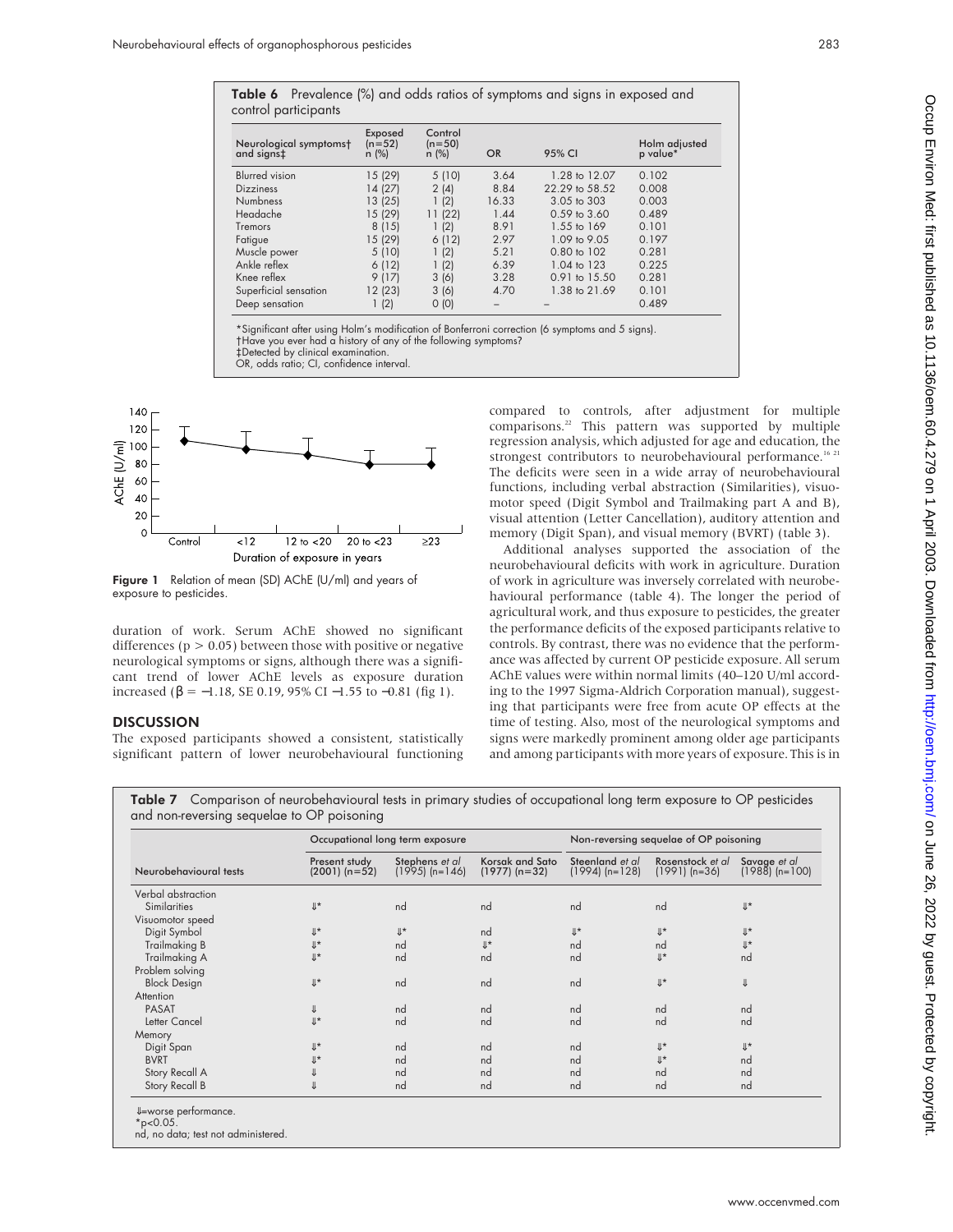

Figure 2 Performance of unexposed control from different countries<sup>24 25</sup> compared to controls in the present study.

accordance with Davignon and colleagues<sup>23</sup> and Amr and  $\text{colle}$ agues<sup>24</sup> who reported that annual exposure to pesticides over a period of 10–20 years can result in mild to severe deterioration in neurological function.

### Comparison with previous research

The reported neurobehavioural deficits in chronically exposed workers can be compared to other studies of both chronically exposed and acutely poisoned individuals (table 7). In two studies of chronically exposed sheep farmers in the UK, farmers performed significantly worse than controls (non-exposed quarry workers) on tests measuring sustained attention and speed of information processing, including the Digit Symbol test.<sup>11</sup> Savage and colleagues,<sup>4</sup> Rosenstock and colleagues,<sup>5</sup> and Steenland and colleagues<sup>6</sup> examined the possible nonreversing effects in people who have been poisoned or seen by a physician following overexposure to OP compounds. Each study has limitations, but together they reveal consistent differences in these populations, a pattern of deficits that is

increasingly credible because of the consistency of the findings among the studies. These consistent findings of deficits are seen on the Digit Symbol, Trailmaking, Block Design, Digit Span, and Benton Visual Retention tests (table 7). The findings in the present study parallel those in Stephens and colleagues<sup>11</sup> and other studies of OP exposures, but suggest that the neurobehavioural functions affected are far broader than previously reported (table 7, column 2).

The scores on the tests in this study are lower when compared to scores reported in many other countries.<sup>25-27</sup> Figure 2 presents data from unexposed controls in these studies. A major concern when performance is low is that control performance may be so near the performance "floor" that true pesticide related differences could not be detected. However, in the present study, while dramatic clinical differences were not seen between exposed and control participants (for example, table 6), many test differences were significant, even after adjustment for multiple comparisons (table 3). The lower scores may arguably be attributed to differences in the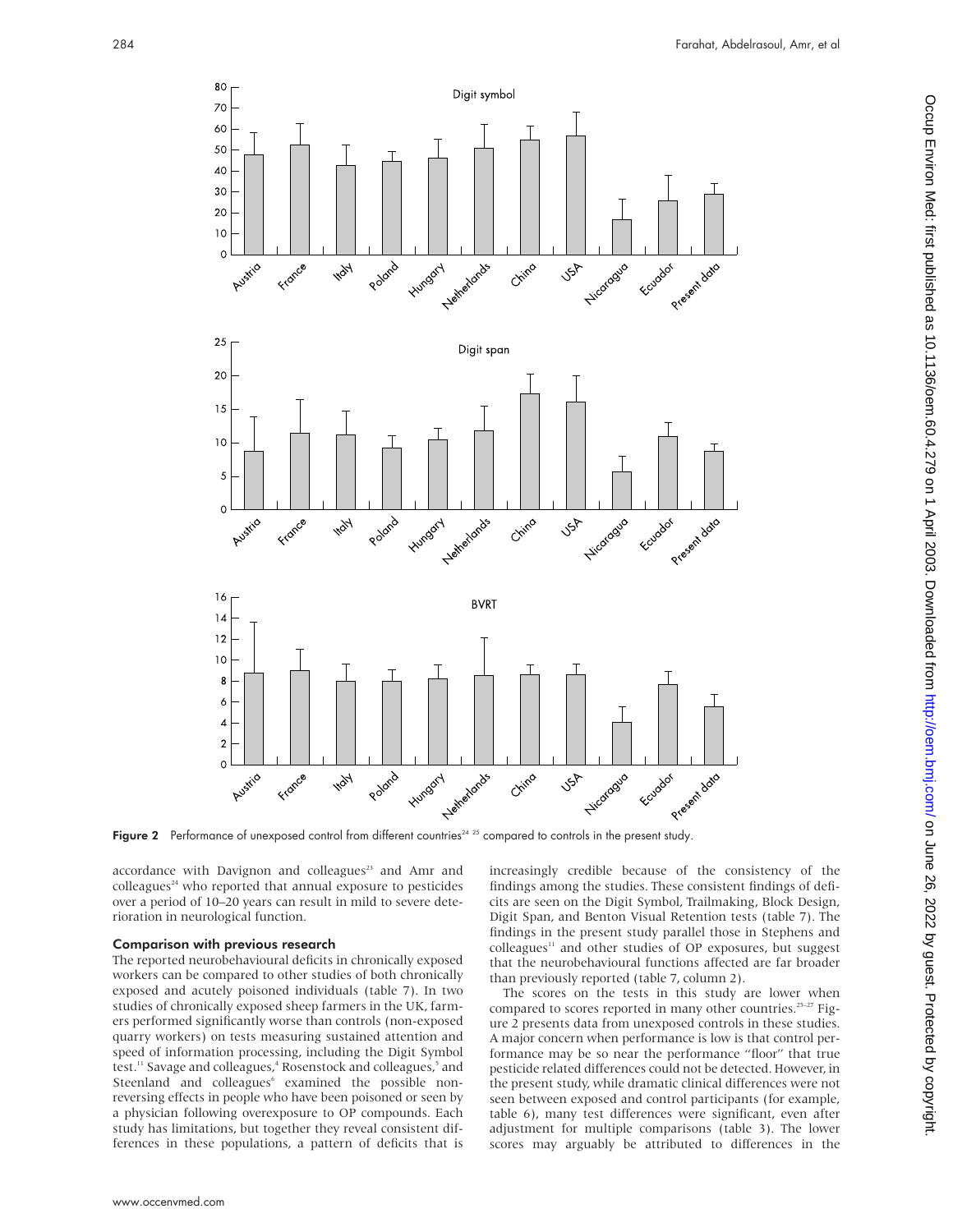educational background and the general inexperience with the testing situation in some countries.<sup>26 27</sup> The participants in the present study were encouraged to apply themselves to the tests and were observed to work diligently on the tests, supporting the validity of the results.

## Personality measures

Regarding the assessment of personality, the Lie scale (L) score was not significantly different between exposed (mean 8.02 (SD 1.52)) and control (8.40 (1.39)) participants  $(p = 0.19)$ . This lack of difference supports the accuracy of the results of the other scales. Further, the Lie scale is designed to indicate the extent to which the individual is being honest or trying to create a false impression (faking bad),<sup>28 29</sup> and thus also supports the validity of the neurobehavioural test performance scores. This study revealed that the mean (SD) neuroticism score of the exposed participants (9.98 (1.16)) was significantly higher than that of the controls (9.24 (1.61))  $(p = 0.01)$ , while psychoticism, extraversion, and criminality showed no significant group differences ( $p > 0.01$ ) (table 5). Neuroticism is the name Eysenck<sup>28</sup> <sup>29</sup> gave to a dimension that ranges from normal, fairly calm and collected people to those who tend to be quite "nervous". Other investigators have also reported psychiatric disorders, particularly neurosis, anxiety, obsessive-compulsive behaviour, phobias, temper outbursts,<br>irritability, and depression in OP exposed irritability, and depression in OP exposed participants.11 12 25 30–34

#### Acetylcholinesterase measure

Serum acetylcholinesterase was significantly lower in the exposed than the control participants ( $β = -21.34$ , SE 3.94, 95% CI  $-29.18$  to  $-13.50$ ). As Namba and colleagues<sup>34</sup> noted, OP pesticides do not accumulate in tissue. However, a cumulative effect is produced in the form of reduction of AChE and other tissue esterases since these enzymes serve as buffers, protecting AChE of the synapse.<sup>35</sup> This reduction may be related to the phenomenon of aging of AChE as a result of long term enzyme inhibition, $36$  as supported by the significant negative correlation between AChE and duration of exposure in the present study (fig 1). Clinical experience with workers exposed to OP compounds reveals that some may exhibit mild symptoms of intoxication without any significant change in blood AChE activity.<sup>37-39</sup> It has been suggested that AChE is insensitive to subtle, subclinical alternations in motor and cognitive functions, possibly related to the low level OP exposure.<sup>39</sup>

# Broader range of OP effects suggested

The neurological symptoms of dizziness and numbness were significantly more prevalent in exposed than control workers in the present study (OR  $= 6.75$  and 12.5, respectively, table 6). Odds ratios in table 6 are computed from a logistic regression model. Confidence intervals for odds ratio are based on the likelihood ratio test and are known to be more accurate for small sample sizes. $40$  Amr<sup>41</sup> reported that blurred vision, dizziness, numbness, paraesthesia, headache, vertigo, asthenia, superficial sensory loss, trophic and vasomotor changes, and decreased ankle and deep reflexes were more prevalent among Egyptian pesticide applicators than controls. These findings may suggest that these groups of Egyptian cotton pesticide applicators have sustained higher exposures than seen in the other studies noted here.<sup>9 11 12</sup> The symptoms of dizziness and numbness may suggest the beginning of nervous system effects that could be on the verge of becoming clinically detectable. This may explain why the exposed participants in this study had deficits on so many more neurobehavioural tests than in the other studies of pesticide exposed workers. If this is true, the effects of low to moderate level chronic OP exposure may be more wide ranging than previously realised. Chronic OP exposure has been associated

#### Main messages

- Occupational exposure to OP pesticides is associated with deficits in a wider array of neurobehavioural functions than previously reported, perhaps because of higher exposure in the studied population.
- Moderate chronic OP exposure may not only affect visuomotor speed as reported previously, but also verbal abstraction, attention, and memory.
- Assessment of neurobehavioural deficits is a useful method for early detection of chronic effects of OP pesticide exposure.

#### Policy implications

- The implications of the present findings may be considerable, especially in developing countries where poisoning is increasingly common, and economic, climatic, social, and cultural conditions are likely to thwart the implementation of preventive approaches.
- An immediate priority in developing countries is to nurture the human resources required to develop and sustain training strategy, using low cost and more effective training interventions.

with visuomotor speed as indicated by the Digit Symbol and Trailmaking B tests.<sup>9 11</sup> The results of the present study confirm these findings. However, the present study also suggests that moderate exposure to OP compounds over several years for approximately 120 days per year, may also be associated with deficits on verbal abstraction, attention, and memory. The implication of these findings may be considerable, especially in the developing world, where poisoning is increasingly common and where economic, climatic, social, and cultural conditions are likely to thwart the implementation of preventive approaches to poisoning that have been successfully used in industrialised nations.<sup>42</sup>

## ACKNOWLEDGEMENT

We thank the Psychological Research Center, College of Art, Cairo University, Egypt for their help in the selection of the neurobehavioural tests. We also thank Yaser Mohammed for his help in administering the neurobehavioural tests, and Dan Storzbach and Michael Lasarev for review and recommendations on statistical analysis. We gratefully acknowledge the contribution of the study participants, who generously contributed their time to participate in this study.

#### ..................... Authors' affiliations

T M Farahat, G M Abdelrasoul, M M Shebl, F M Farahat,

Department of Community, Environmental, and Occupational Medicine, Faculty of Medicine, Menoufiya University, Egypt

M M Amr, Department of Industrial Medicine and Occupational Health, Faculty of Medicine, Cairo University, Egypt

W K Anger, Center for Research on Occupational and Environmental Toxicology, Oregon Health & Science University, Portland, Oregon, USA

### **REFERENCES**

- 1 García AM. Occupational exposure to pesticides and congenital malformations: a review of mechanisms, methods and results. Am J Ind Med 1998;33:232–40.
- 2 El Sebae AH. Special problems experienced with pesticide use in developing countries. Regul Toxicol Pharmacol 1993;1**7**:287–91.<br>3 **Anger WK**, Storzbach D, Amler RW, et al. Human behavioral
- neurotoxicology: workplace and community assessments. In: Rom WN, ed. Environmental and occupational medicine, 3rd edn. Philadelphia: Lippencott-Raven, 1998:709-28.
- 4 Savage EP, Keefe TJ. Mounce LM, et al. Chronic neurological sequelae of acute organophosphorous pesticide poisoning. Arch Environ Health 1988;43:38–45.
- 5 Rosenstock L, Keifer M, Daniell WE, et al. Chronic central nervous system effects of acute organophosphate intoxication. *Lance* 1991;338:223–7.